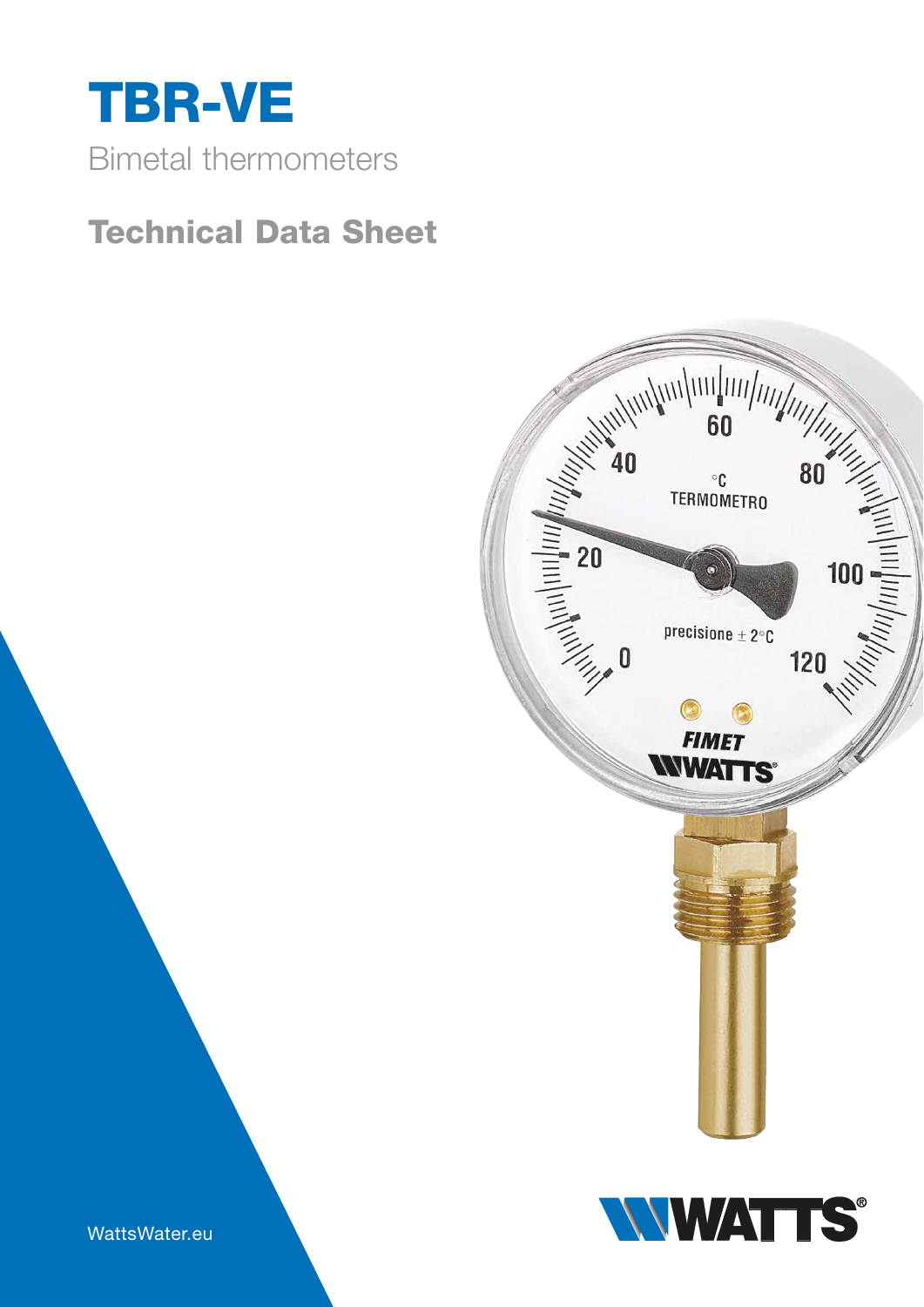

## **Description**

Chrome-plated steel case bottom entry. For domestic and industrial heating, gases and liquids not viscous, not aggressive and not crystallising.



#### TBR-80/VE

DN80 thermometers.

| <b>Stem</b><br>(mm) | <b>Scale</b><br>range |       |                      | Box/<br><b>Master</b>   | Min.<br>order |
|---------------------|-----------------------|-------|----------------------|-------------------------|---------------|
| 50                  | $0-120 °C$            | G1/2B | G+OISP+ORT+VE+LF     | 1/50                    |               |
| 75                  | -30+50 °C             | G1/2B | G+ORT+VE+LF          | 1/50                    |               |
| 75                  | $0 - 60$ °C           | G1/2B | $G + ORT + VF + I F$ | 1/50                    |               |
| 100                 | $-30+50$ °C           | G1/2B | G+ORT+VF+I F         | 1/50                    |               |
| 100                 | $0-60$ °C             | G1/2B | G+ORT+VE+LF          | 1/50                    |               |
| 100                 | $0-120 °C$            | G1/2B | G+QISP+ORT+VE+LF     | 1/50                    |               |
|                     |                       |       |                      | <b>Connec. Options*</b> |               |

#### \*Options included

G = Complete with brass pocket

VE = European version without chrome-plated ring

 $LF =$  Fimet Watts logo on the dial

ORT = Stem with O-ring

QISP = Dial according to INAIL standards

# Customizations per minimum order quantity

| Customizations                                               | <b>Model</b> |
|--------------------------------------------------------------|--------------|
| Customized dials, connections, other scale ranges on request | TBR-80/VE    |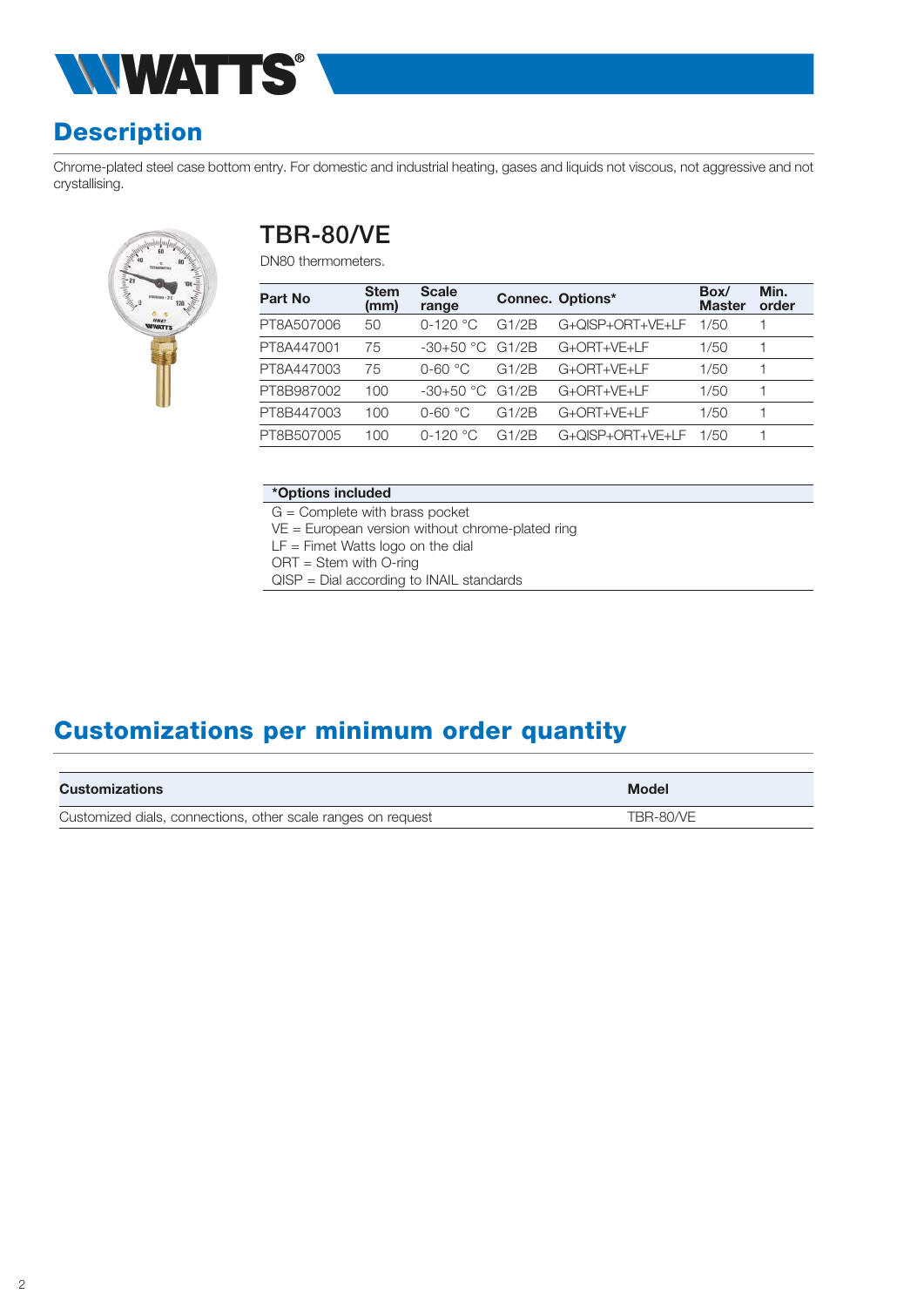

#### Features

| <b>Materials</b>    |                                                      |  |
|---------------------|------------------------------------------------------|--|
| Case                | Chrome-plated steel                                  |  |
| Window              | Clear plastic                                        |  |
| Dial                | Aluminium white                                      |  |
| Pointer             | <b>Black plastic</b>                                 |  |
| Stem                | Cu-alloy $\varnothing$ 9 mm with O-ring for clamping |  |
| Temperature element | Bimetal, spiralled                                   |  |
| Movement            | Patented cu-alloy-polyester combination              |  |
| Pocket              | Brass, 19 mm flats                                   |  |

| <b>Technical features</b> |                                 |  |
|---------------------------|---------------------------------|--|
| Design                    | EN 13190                        |  |
|                           | Ambient: $-20$ $+60$ °C         |  |
| Temperature limits        | Medium: as per scale indication |  |
|                           | Storage: $-20$ $+60$ °C         |  |
| Operating temperature     | As per scale indication         |  |
| Temperature effect        | Not applicable                  |  |
| Accuracy class            | cl. 2                           |  |
| Degree of protection      | IP 31 for EN 60 529 / IEC 529   |  |
| Individual weight         | 0.202 kg                        |  |

## Overall dimensions (mm)

#### TBR-80/VE



# Specification text

Bimetal Thermometers **Series TBR**, Watts brand, for domestic and industrial heating, gases and liquids not viscous, not aggressive and not crystallising. Chrome-plated steel case DN 80 **bottom connection**. Measures range from 0-60°C up to 120°C / -30+50 °C. Stem Cu-alloy DN 9 with o-ring for clamping 50-75-100 mm. Complete with brass pocket 19 mm flats. Temperature limits as per scale indication. Accuracy class cl. 2.0 . Compliant with EN 13190